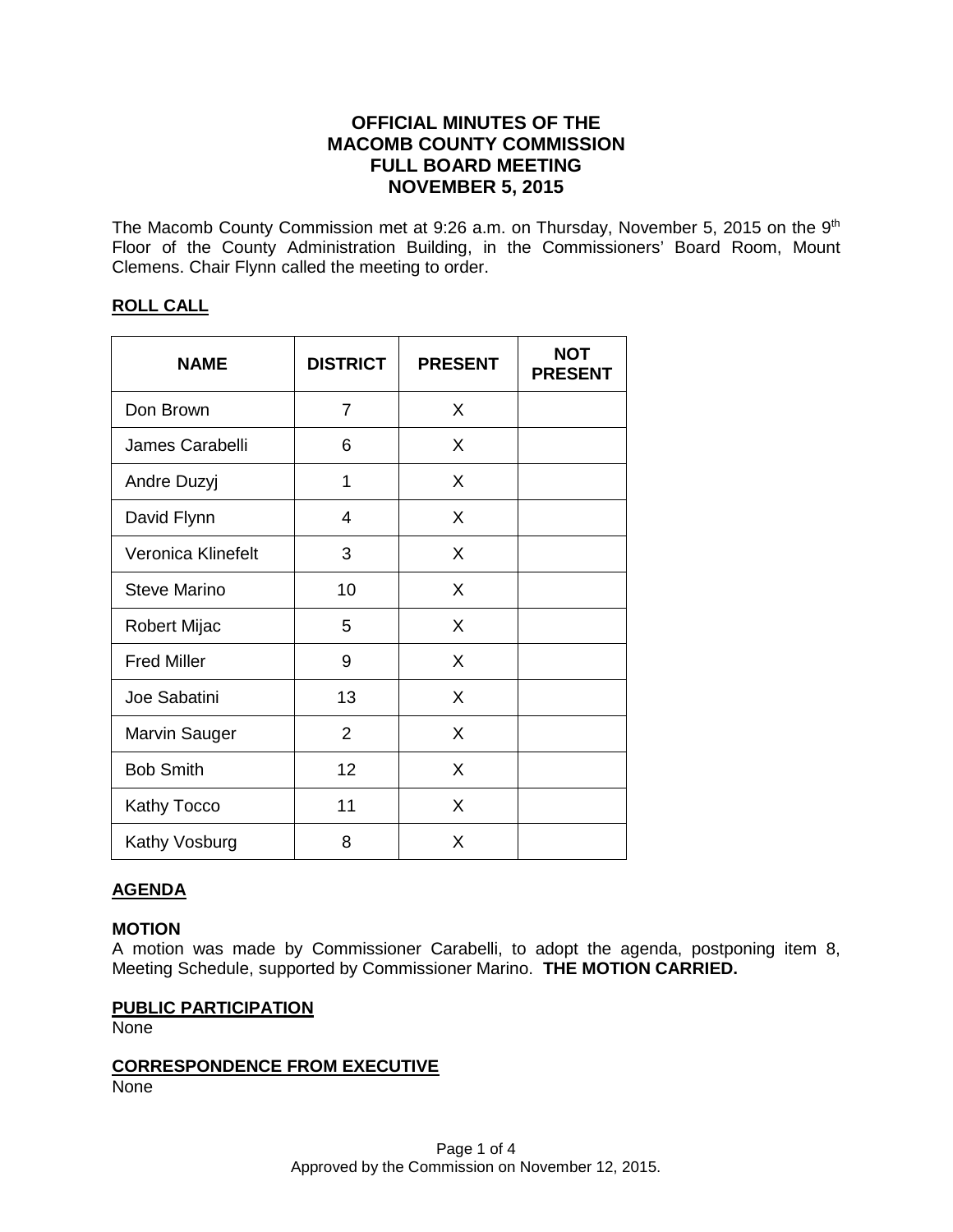## **GOVERNMENT OPERATIONS COMMITTEE MEETING – November 3, 2015**

No committee recommendations.

## **HEALTH AND HUMAN SERVICES COMMITTEE MEETING – November 4, 2015**

No committee recommendations.

#### **JUSTICE & PUBLIC SAFETY COMMITTEE MEETING – November 4, 2015**

No committee recommendations.

#### **FINANCE COMMITTEE MEETING – November 5, 2015**

The reading of the recommendations from the Finance Committee was waived and a motion was made by Chair Miller, supported by Vice-Chair Brown, to adopt the committee recommendations.

- **R15-267** Concur in the recommendation of Corporation Counsel concerning the case of Michele Karwoski vs. County of Macomb, et al; further, a copy of this Board of Commissioners' action is directed to be delivered forthwith to the Office of the County Executive.
- **R15-268** Approve a contract allowing the Southeastern Michigan Health Association to coordinate and implement the County's Behavioral Risk Factor Survey for the Health Department; further, a copy of this Board of Commissioners' action is directed to be delivered forthwith to the Office of the County Executive.
- **R15-269** Concur with the Sheriff's request to amend the contract renewal for law enforcement services with Macomb Township for the term of January 1, 2016 through December 31, 2018 for a total three year cost of \$11,370,100; this includes the amendment amount of \$1,201,053; further, a copy of this Board of Commissioners' action is directed to be delivered forthwith to the Office of the County Executive.
- **R15-270** Concur with the Sheriff's request to amend the 2016 budget to reflect the additional \$393,149 in revenue from the amended Macomb Township law enforcement services contract; also, the corresponding expenditures in the budget; further, this budget action addresses budgetary issues only. It does not constitute the Commission's approval of any County contract. If a contract requires Commission approval under the County's Contracting Policy or the County's Procurement Ordinance, such approval must be sought separately; further, a copy of this Board of Commissioners' action is directed to be delivered forthwith to the Office of the County Executive.
- **R15-271** Concur with the Sheriff's request to award Civil Staffing Resources LLC the bid for the operation of the Sheriff's Civil Division; 50 percent of all revenue will be paid to the County by the vendor; further, a copy of this Board of Commissioners' action is directed to be delivered forthwith to the Office of the County Executive.
- **R15-272** Approve the agreement between Macomb County and St. Clair County Family Court providing detention services for all eligible youth as ordered by a St. Clair County judge or referee; further, a copy of this Board of Commissioners' action is directed to be delivered forthwith to the Office of the County Executive.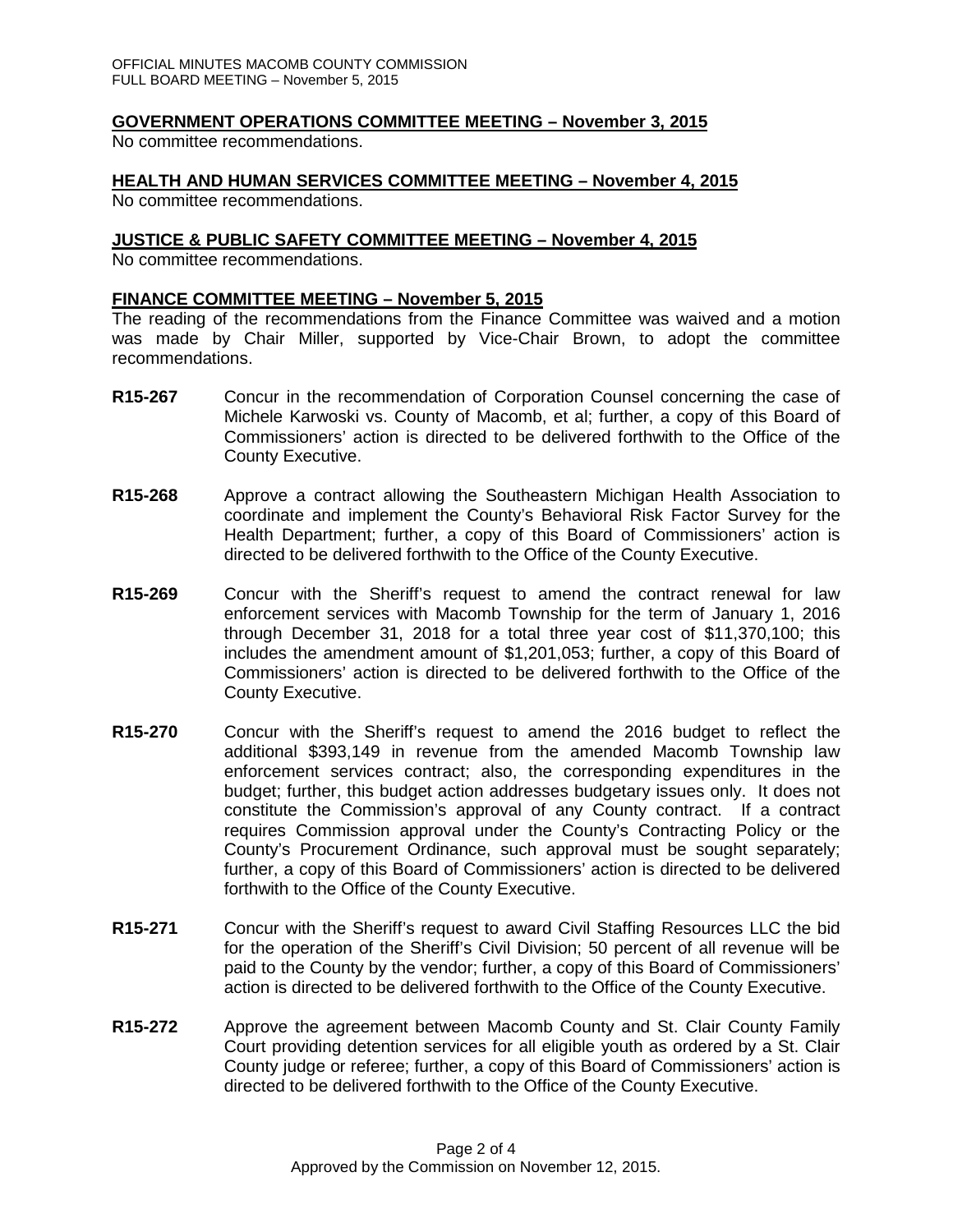- **R15-273** Approve the Blue Cross Blue Shield 2016 administrative and stop/loss fees; further, a copy of this Board of Commissioners' action is directed to be delivered forthwith to the Office of the County Executive.
- **R15-274** Approve the Blue Cross Blue Shield 2016 Medicare Advantage renewal for the period 1-1-16 through 12-31-16; further, a copy of this Board of Commissioners' action is directed to be delivered forthwith to the Office of the County Executive.
- **R15-275** Approve the Blue Care Network 2016 renewals; further, a copy of this Board of Commissioners' action is directed to be delivered forthwith to the Office of the County Executive.
- **R15-276** Approve the Health Alliance Plan (HAP) HMO 2016 renewals; further, a copy of this Board of Commissioners' action is directed to be delivered forthwith to the Office of the County Executive.

#### **THE MOTION CARRIED.**

#### **RESOLUTIONS**

#### **MOTION**

A motion was made by Commissioner Klinefelt, to adopt the following Resolution, supported by Commissioner Vosburg.

**R15-277** Supporting Michigan Senate Bill 524 and House Bill 4909 to Stop the Use of "Dark Store Theory" and Eliminate Unfair Tax Advantages for "Big Box" Retailers (offered by Klinefelt; recommended by Government Operations Committee meeting on 11-3-15)

## **THE MOTION CARRIED.**

#### **REQUEST TO BE EXCUSED**

#### **MOTION**

**R15-278** A motion was made by Commissioner Brown, to approve request from Commissioner Marino to be excused from absence for 11-3-15 Government Operations Committee Meeting (attended a Military Affairs Committee led by the Macomb Chamber), supported by Commissioner Vosburg.

## **THE MOTION CARRIED.**

#### **NEW BUSINESS**

Commissioner Vosburg spoke regarding SEMCOG. Commissioner Brown asked about DCSI. Chair Flynn spoke about elected official compensation study and next week's meeting schedule.